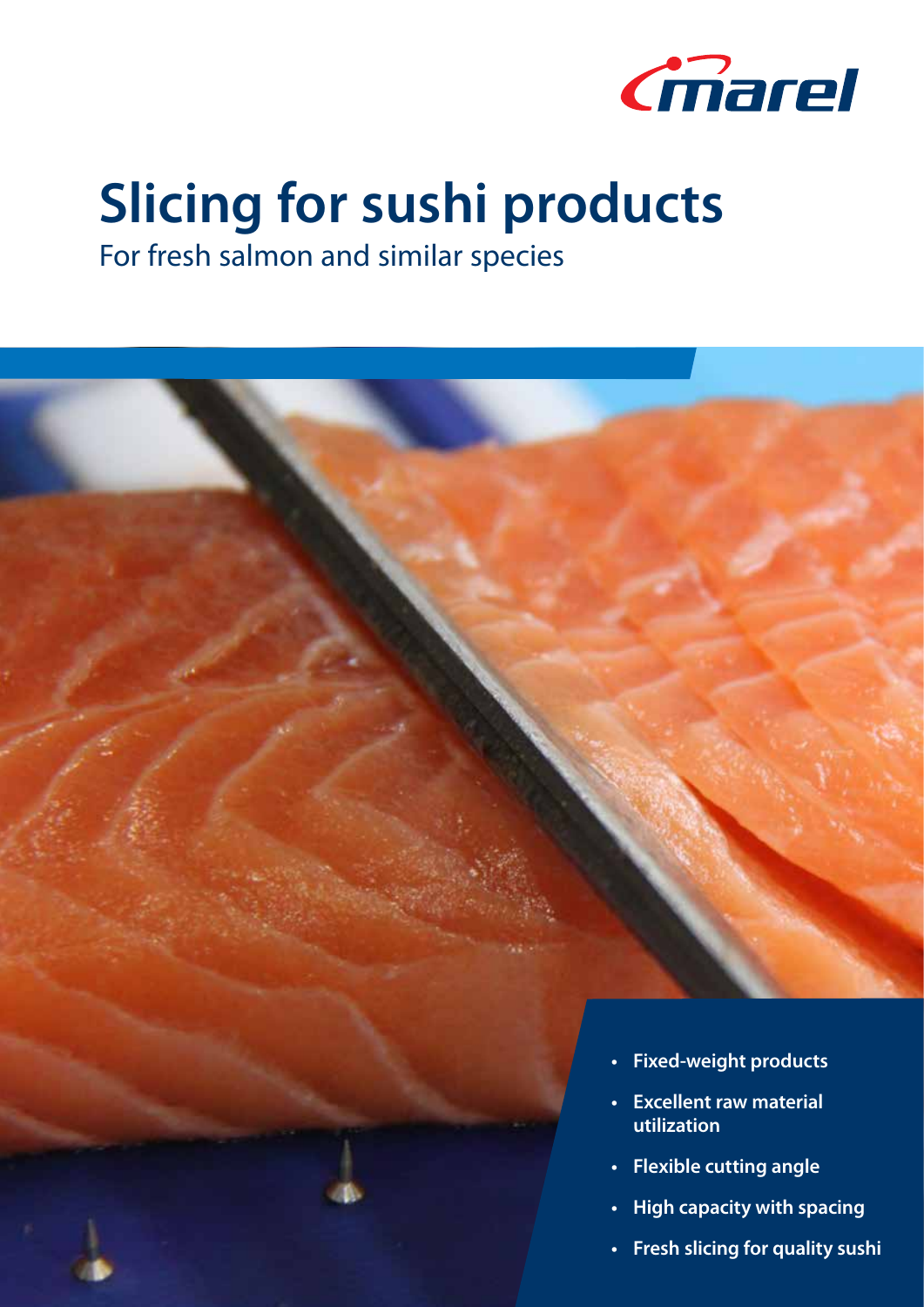### **Take your sushi production to the next level**

#### **Meeting the demand for sushi**

As sushi consumption grows, so does the need for highercapacity fish cutting for sushi dishes.

With a Marel slicer, you can increase your volume, cutting fresh fish daily with excellent accuracy, minimal waste and very little handling, all while producing a high-quality end product.

The slicers can be used for cutting fish most frequently used for sushi, like salmon, tuna and kingfish.



| 2020-06-23 12:56:07                                  | Alarm | Œ |  |
|------------------------------------------------------|-------|---|--|
| # Fixed weight & thickness<br># Fixed weight & angle |       |   |  |
| # Fixed weight & min, length                         |       |   |  |
| # Fixed length & thickness<br>Nigiri 10g             |       |   |  |
| Sashini 18g                                          |       |   |  |
|                                                      |       |   |  |
|                                                      |       |   |  |
| « ⊭                                                  |       |   |  |
| $T = 11$                                             |       |   |  |
|                                                      |       |   |  |
|                                                      |       |   |  |
|                                                      |       |   |  |
| marel                                                |       |   |  |

#### **Flexible production**

The slicers can cut fish at angles of up to 70° and as fine as 2 mm thick, delivering the correct pieces for sashimi and nigiri.

The fresh fish is cut at 0 °C +/- 4 °C, depending on the condition of the fish, to get the best-quality slices.

Operating the slicers is safe and easy, with a touch screen for all settings and operations. You can specify and store each product type you make as a program on the slicer, making it simple to change the production from one product type to another.

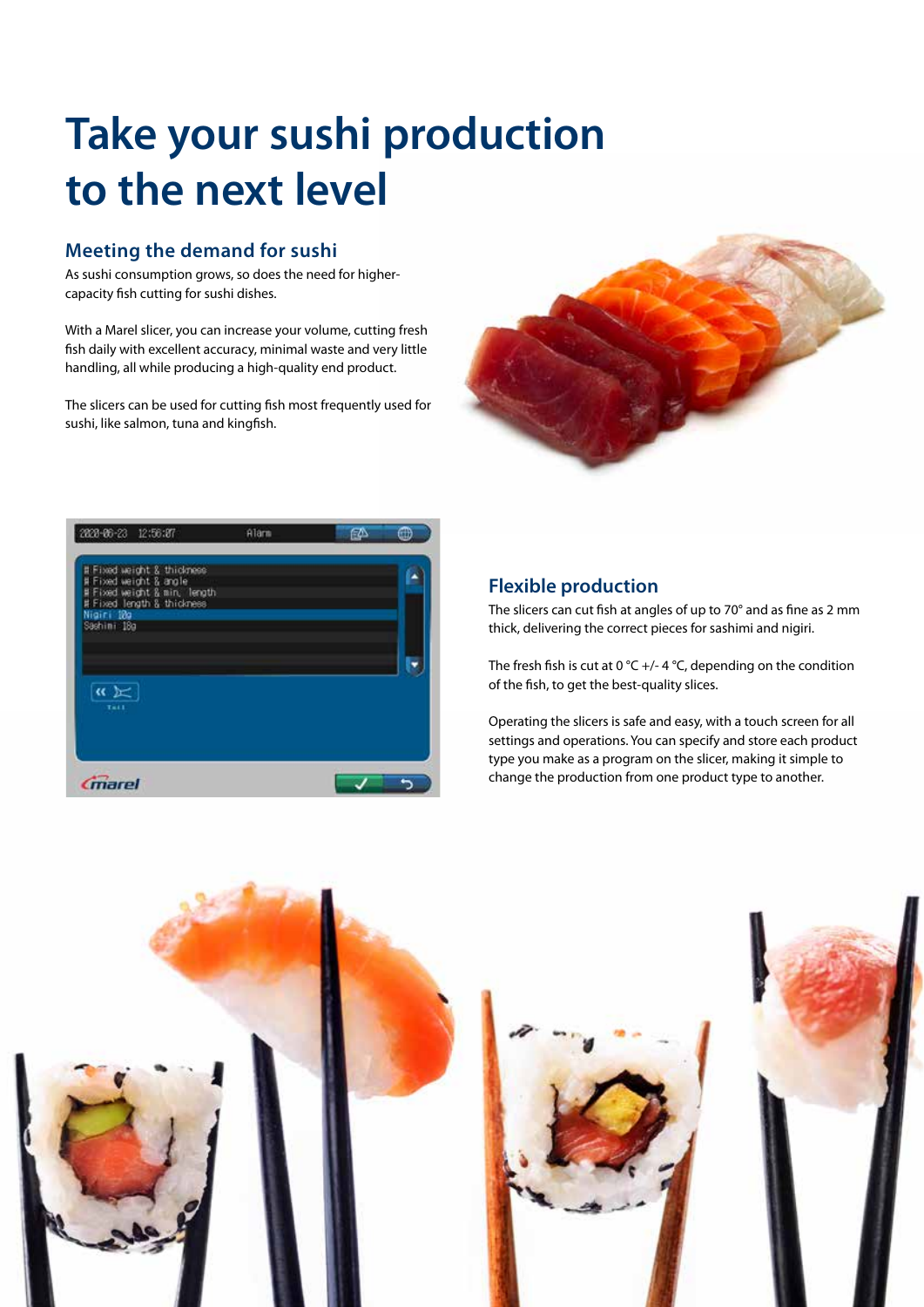## **Slicing that matches your needs**

We offer three types of slicing machines for raw sushi cuts that suit different needs in terms of volume, accuracy and special features. The slicers can each be delivered as a solution with a packing line.

#### **MSC 90 MA - Small and flexible**

This smaller slicer is a perfect match for companies with small to medium production volumes. This is an extremely reliable machine with very high slicing quality and maximum flexibility on the cutting angle interval.

#### **I-Slice 135 MA - Unique accuracy**

This is the most advanced slicer on the market, with all the special features in our slicing program. By using 3D vision scanning of the fillet or loin, it can precisely cut products at fixed weight or with fixed thickness and length. The slicer cuts each fillet or loin to get the most usable slices possible, minimizing waste and boosting your yield.

#### **SC 250 MA - High speed for large volumes**

This dual-lane slicer can perform at high speed and still make highquality products. With up to 250 cuts per minute, the slicer provides a production volume that is unmatched by any other slicer. It has special features like cutting products with fixed thickness and length, and it can space out the slices after cutting, making them easy to handle on the production line.







#### **Book a demo**

The best way for you to experience the performance of our slicers is to try them out with your own raw material. You can book a demo session with us, and we can schedule a day for you to visit our demo center and bring your own fish.

Alternatively, you can ship your fish to our demo center, and we'll perform a demo based on your product specifications. It can be a live online session, or we can record the test and send you a video of the session.

Contact your local Marel representative to book your demo, or send an email to smarter.sushi@marel.com

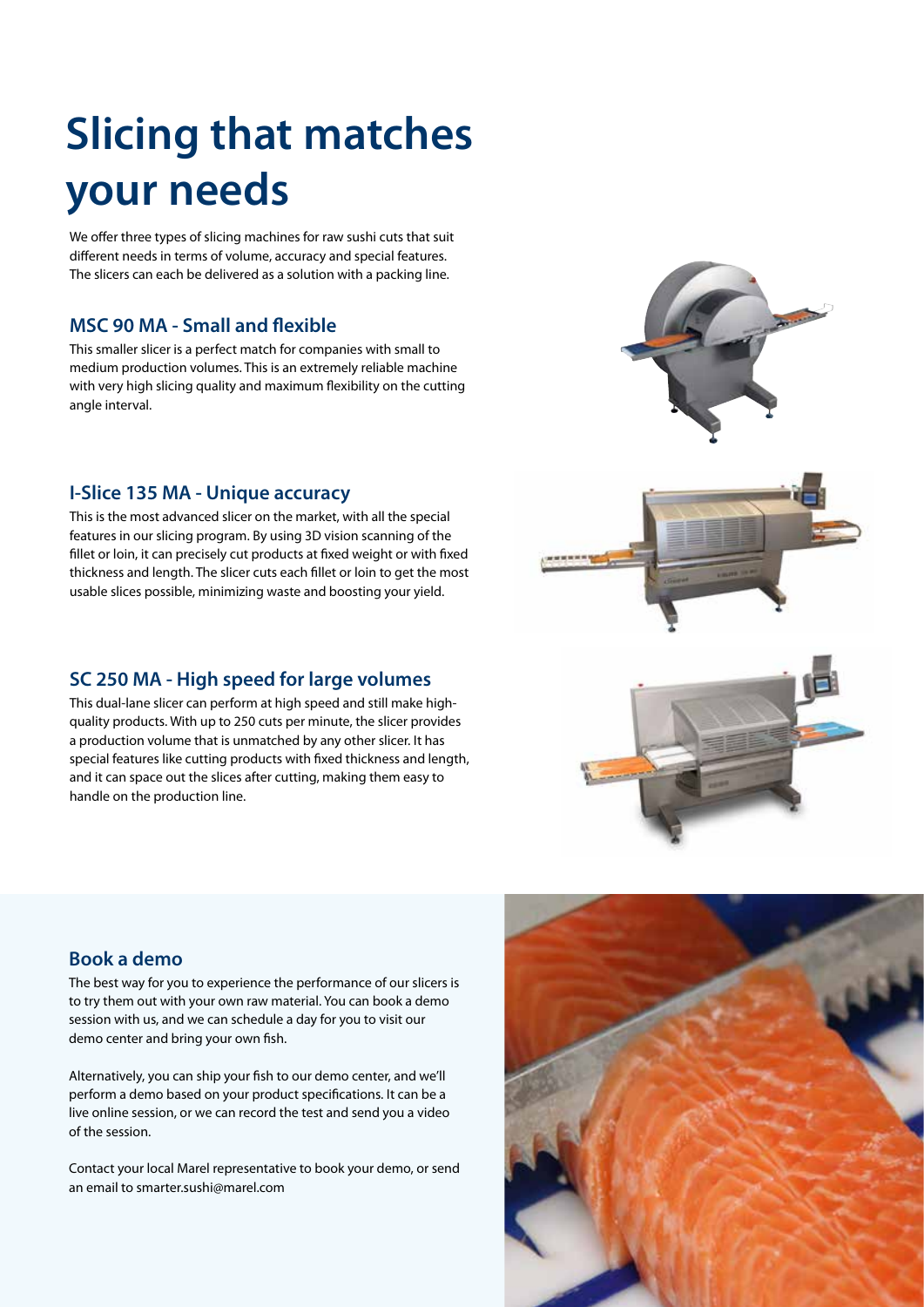### **Technical features**

|                                  | <b>MSC 90 MA</b> | <b>I-SLICE 135 MA</b> | <b>SC 250 MA</b>   |
|----------------------------------|------------------|-----------------------|--------------------|
| Capacity - max cuts / minute     | 90               | 125                   | 250                |
| Cutting angle interval           | $8-70^\circ$     | $8-68^\circ$          | $10-68^\circ$      |
| Slice thickness mm               | $2 - 600$        | $2 - 300$             | $2 - 600$          |
| Max slice length mm              | 200              | 250                   | 250                |
| Max product height and length mm | 45/700           | 80/750                | 50/750             |
| Max cutting width mm             | 205              | 250                   | $2 \times 220$     |
| Fixed weight                     |                  | $\bullet$             |                    |
| Fixed thickness and length       |                  |                       |                    |
| Spacing of slices                |                  |                       |                    |
| Advanced trimming options        |                  | $\bullet$             |                    |
| Product holder for better yield  |                  | $\bullet$             |                    |
| Infeed scale                     |                  |                       | Optional           |
| Innova software compatible       |                  | $\bullet$             | $\bullet$          |
| Dimensions mm (L x W x H)        | 2090 x 780x1440  | 3650 x 1000 x 1610    | 2950 x 1180 x 1500 |
| Weight kg                        | 305              | 775                   | 750                |

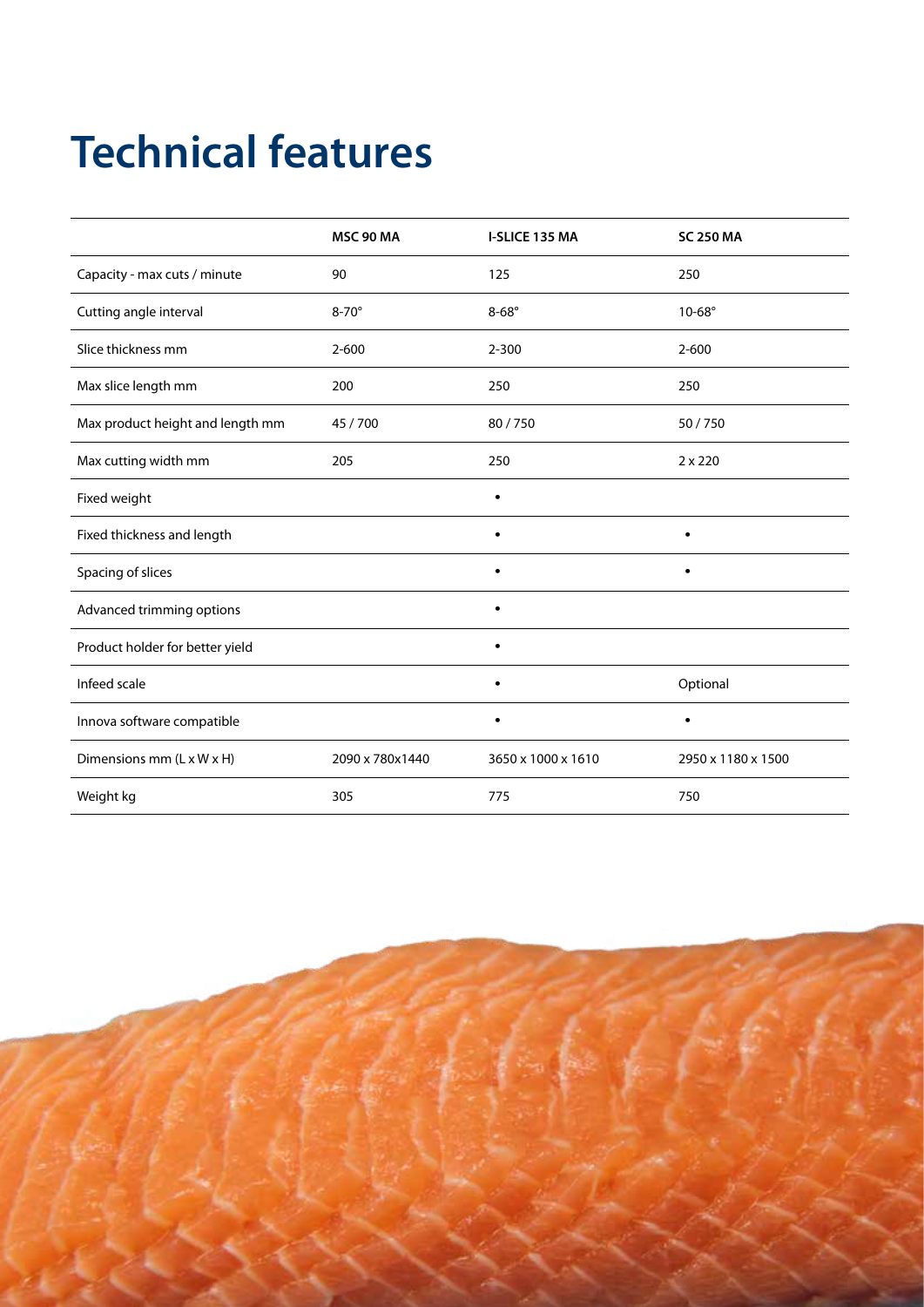### **Complete solutions**

We also design processing solutions, for efficient manual lines that ensures a smooth workflow and reduce handling of the raw material, when you prepare fillets and loin pieces prior to cutting on the slicer. You can make bulk packages for the production of Nigiri and other types of sushi, or retail packs with ready-to-eat sashimi slices.